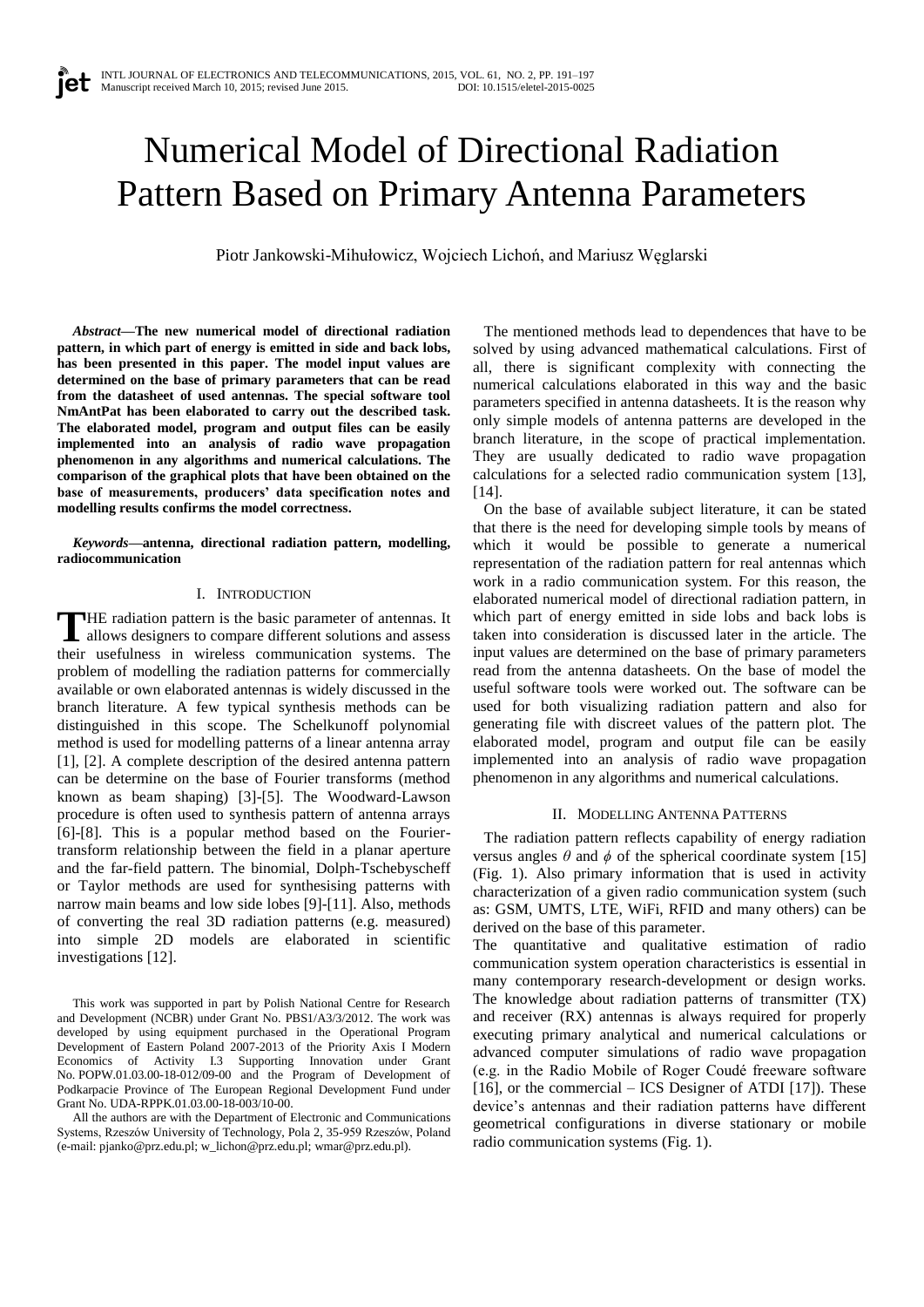

Fig. 1. Antennas in radio communication system

In many cases, the only source of information about antenna parameters is producers' technical specification notes. Usually they describe: radiation pattern diagrams in vertical  $G(\theta)$  and horizontal plane  $G(\phi)$ , maximum value of the gain  $G_0 = G(\theta, \phi)|_{\text{max}}$ , half-power beam width *HPBW* of a main lobe, front-to-back ratio *FB*, side lobes level *SLL*, polarization (axial ratio), impedance parameters (standing wave ratio, return loss) and others. From a practical point of view, the crucial problem is the need of easy transformation from available plots of radiation patterns (e.g. presented in an antenna datasheet) to analytical dependences or discrete data required for numerical calculations of radio waves propagation. Authors stumbled across this problem in their research while the interrogation zone of an anti-collision radio frequency identification (RFID) system and also the maximum range of a base transceiver station ware determining. The process of entering specific points of the radiation pattern was extremely time-consuming on the stage of numerical model preparation. So, it was necessary to develop another means for accomplish this task.

The example of rough radiation pattern approximation can be illustrated on the base of simple 3GPP (3rd Generation Partnership Project) model [13]. The basic antenna parameters are used as input data for the calculations. The diagram of this pattern can be determined in the vertical plane by using the dependence [14]:

$$
G(\theta) = \max \left( -12 \cdot \left( \frac{\theta - TILT}{HPBW_{\theta}} \right)^2, SL \right)_{\theta^0 \le \theta \le 90^\circ}
$$
 (1)

whereas in the horizontal plane by:  
\n
$$
G(\phi) = -\min\left(12 \cdot \left(\frac{\phi}{HPBW_{\phi}}\right)^{2}, FB\right) + G_{0}
$$
\n
$$
(2)
$$

where: *HPBWϕ*, *HPBW<sup>θ</sup>* mean half power beam width in adequately vertical and horizontal planes whereas *TILT* denotes tilting of the main beam.

The visualization of the dependences (1) and (2) is presented in the Fig. 2 for hypothetical data of a given antenna solution considered in practical tests  $(HPBW_{\phi} = 60^{\circ}, HPBW_{\theta} = 15^{\circ},$ *G*<sub>0</sub>=6 dBi, *FB*=22 dB, *SLL*=-30 dB, *TILT*=30°).

Only the main lobe of antenna radiation pattern can be usually approximated by using such a model. There is no possibility to take into consideration exact characteristics of scattering for emitted energy in side and back lobs. It limits model usefulness to simple schemes of radio wave propagation such as in [18].



Fig. 2. Example of antenna patterns for a simple model based on 3GPP

### III. NUMERICAL MODEL

The elaboration of numerical model of directional radiation pattern has been the main goal of the work. The utility program called *NmAntPat* has been elaborated on the base of this model. It may be used to determine all points of considered plots. The investigations were dedicated to any radio communication system. The essence of the method consists in the power gain diagram *G* calculation conducted in vertical  $(\theta)$  or horizontal  $(\phi)$  plane. It is represented by the function *NmAntPat*:

$$
G(\theta, \phi) = NmAntPat\begin{pmatrix} G_0, HPBW, HPBW_{back}, \\ FS, FB, FB_{rest}, n_{side}, n_{back}, \\ ANG, TILT \end{pmatrix}
$$
 (3)

Arguments of the function *NmAntPat* are basic parameters of the modelled antenna:  $G_0$  – maximum value of the gain (dBi),  $HPBW$  – half-power beam width of the main lobe  $(°)$ ,  $HPBW_{back}$  – half-power beam width of the main back lobe  $(°)$ , *FS* – front-to-side ratio (dB), *FB* – front-to-back ratio (dB),  $FB_{rest}$  – front-to-back ratio of the back lobes (dB),  $n_{side}$  – number of the side lobes (equal distribution in the range from  $0^{\circ}$  to 180 $^{\circ}$ ),  $n_{back}$  – number of the back lobes (equal distribution in the range from  $180^\circ$  to  $360^\circ$ ),  $ANG$  – variable  $\theta$  in vertical or  $\phi$  in horizontal plane (from 0° to 360°), *TILT* – tilting of the pattern (°). The model parameters are illustrated in Fig. 3. The model synthesis is discussed only for the angle *θ* as an example. The calculations are similar for orthogonal planes.

The normalized power pattern in the plane of angle *θ* can be shown in a linear  $P_n(\theta)$  or logarithmic scale  $P_{n,dB}(\theta)$  where:

$$
P_{n,dB}(\theta) = 10 \cdot \log (P_n(\theta))
$$
\n(4)

The pattern is modelled as a superposition of the lobs. The main and side lobs are estimated at an angle in the range of  $[0^\circ, 180^\circ)$ , whereas the back lobes – in the range of [180°,360°). The main lobe of directional pattern is determined from the expression:

$$
P_{n,\text{main}}(\theta) = \left(\sqrt{\sin(\theta)}\right)^{N} \tag{5}
$$

where *N* means a variable, that is used for estimating a width of the modelled lobe (Fig. 4).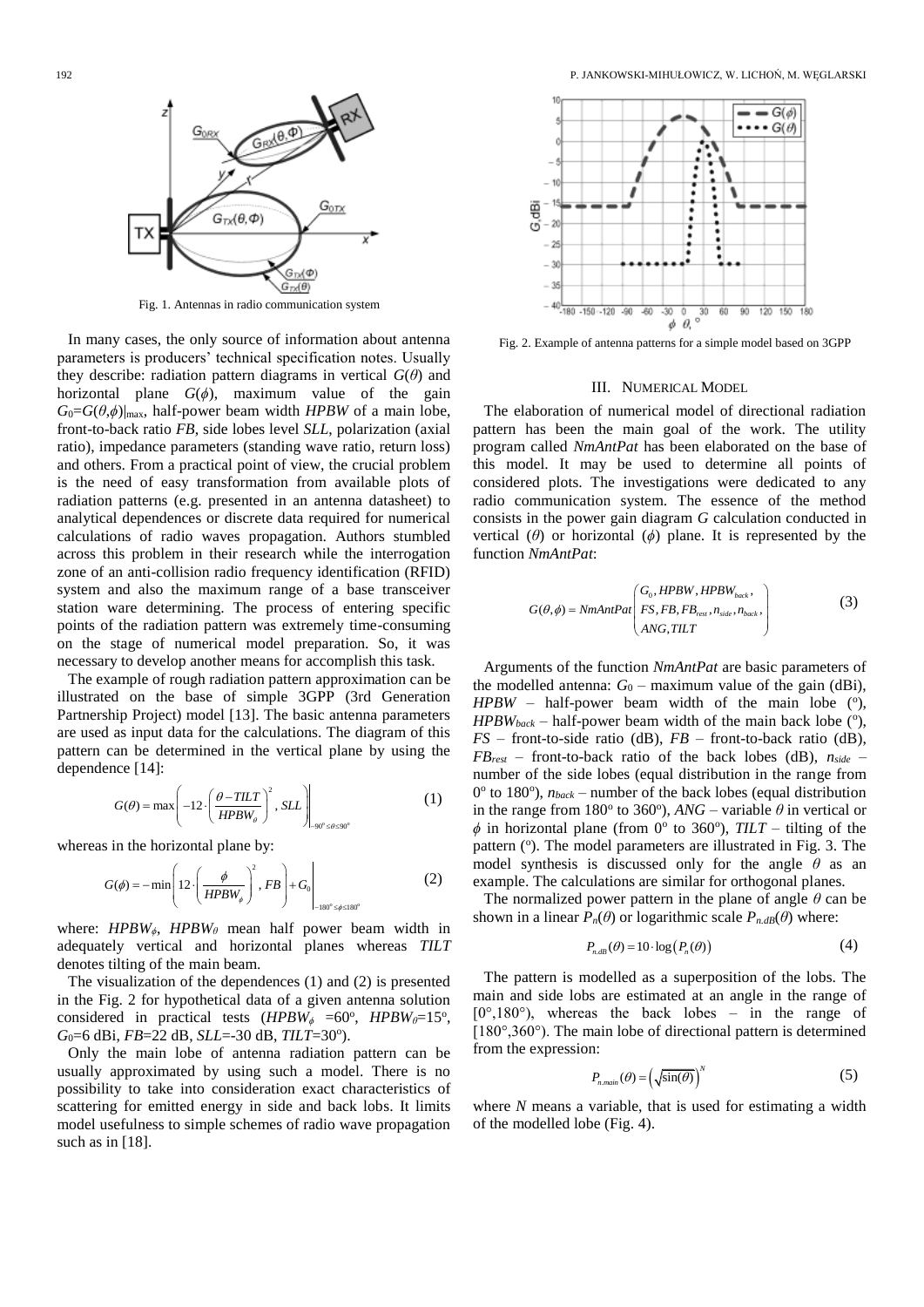

Fig. 3. Modelled radiation pattern



Fig. 4. The influence of variable *N* on a width of the main lobe

The primary parameters of the real antenna (measured or gathered from datasheets) have been taken into consideration as the arguments of function *NmAntPat*, instead of hypothetical data usually assumed in numerical models. Therefore, it was necessary to elaborate own algorithm for determining *N* coefficient. The algorithm was dedicated for a given half power width *HPBW* of the main lobe (Fig. 5).

Calculations with the accuracy (0.01) assumed for *N* variable provide results with acceptable rate and precision. It leads to accurate approximation of the radiation pattern for a real antenna.

The main back lobe is simulated in the similar manner. The level of the back lobe may be adjusted by using variable *qback*. The modification of the expression (5) is necessary because of less energy in considered lobe:

$$
P_{n,back}(\theta) = \frac{\left(\sqrt{\sin(-\theta)}\right)^{N_{back}}}{q_{back}}
$$
 (6)

where *Nback* means the variable that is used in the procedure of searching the proper width of modelled back lobe on the base of half power beam width *HPBWback*.

The *qback* model parameter is obtained directly on the base of front-to-back ratio (dB):

$$
q_{back} = 10^{\frac{FB}{10}} \tag{7}
$$

The impact of *qback* value change on the level of main back lobe is presented on directional pattern in Fig. 6.

The side lobes  $P_{n.side}(\theta)$  and the rest of back lobes  $P_{back,rest}(\theta)$ are calculated by analogy to previously described rules, wherein:

$$
P_{n,side}(\theta) = \frac{\left|\sin(n_{side}\theta)\right|}{q_{side}} \tag{8}
$$

$$
P_{n,back,rest}(\theta) = \frac{\left|\sin(n_{back}\theta)\right|}{q_{back,rest}}
$$
(9)

where *qside* and *qback.rest* model parameters result from front-toside ratio (dB) and front-to-back ratio of the back lobes (dB) correspondingly:

$$
q_{side} = 10^{\frac{FS}{10}} \tag{10}
$$

$$
q_{back. rest} = 10^{\frac{FB_{rest}}{10}}
$$
 (11)



Fig. 5. The algorithm of *N* variable determination on the base of half power beam width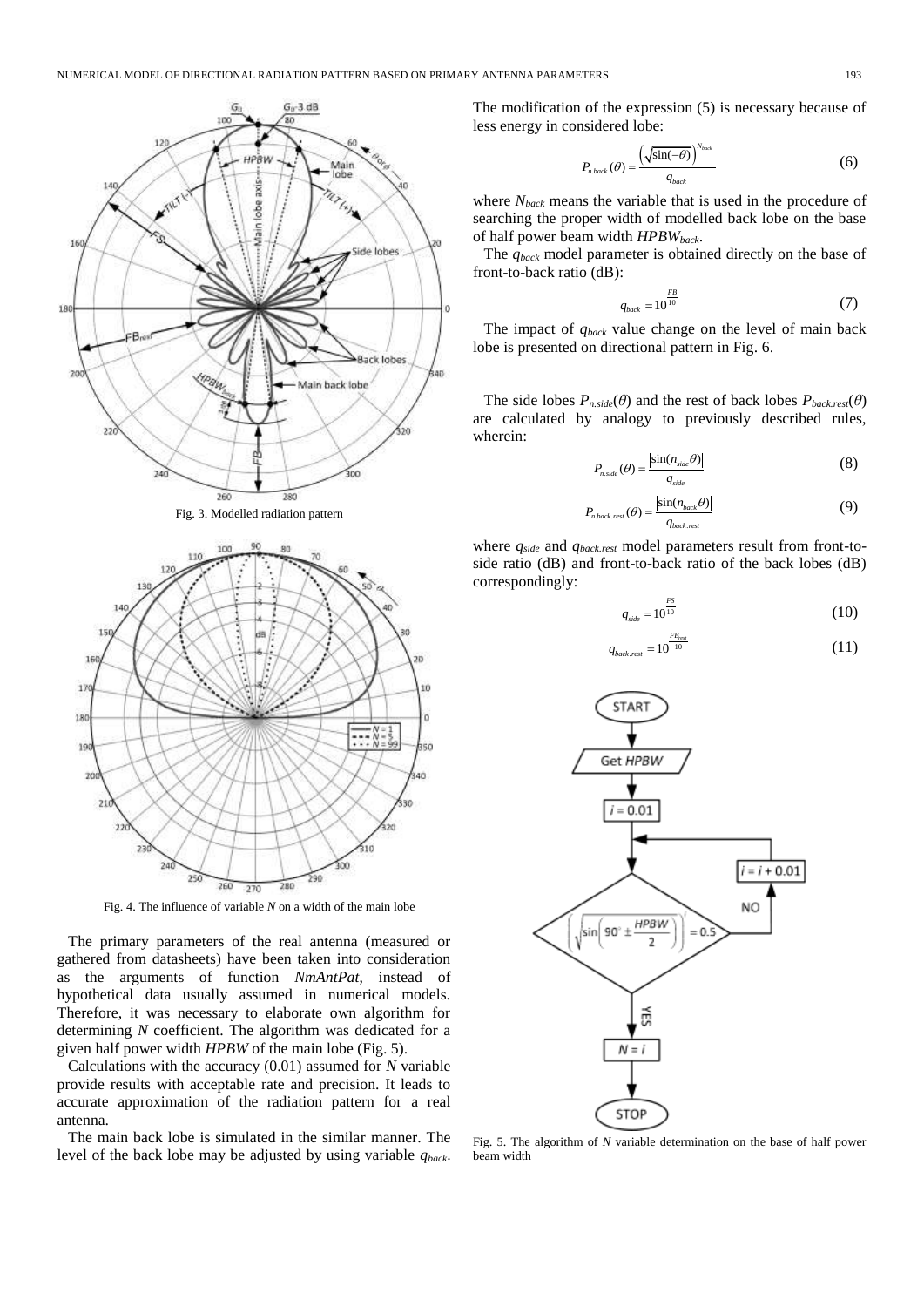

The number of the side lobes (*nside*) and number of the back lobes (*nback*) are included in dependences (8) and (9). Such a conception allows for accurately mapping of energy radiated in the side lobes. It significantly increases the approximation accuracy in the process of determining the real antenna radiation pattern.

The *NmAntPat* program implemented in Mathcad environment not only visualizes the radiation patterns but also generates files for subsequent data processing (Fig. 7). A user may select any format that is typical for data of this kind. It is useful during further analysis of radio wave propagation phenomena. So, it can be utilized in any user algorithm, freeware or commercial platform. The file has been utilized during preparation of graph visualisation in graphing and data analysis software package Origin.

The main software procedure *NmAntPat* (Fig. 8) comprises the derived dependences (3)-(11). An additional procedure is used for calculating and visualising values of every lobe levels (Fig. 7). It simplifies the approximation of modelled radiation pattern.

#### IV. EXPERIMENT

The problem of radiation pattern synthesis is presented on the base of practical case. A real antenna of read/write device (Feig ID ISC.ANTU250/250 in EU version [19]) working in the UHF band of radio-frequency identification RFID system has been selected. It should be emphasised that the precision in model synthesis is especially crucial in the selected range of frequency. Since, both data and energy are conveyed between transmitter and receiver (RWD and transponders in which chips are powered by electromagnetic field generated by RWD's antenna) small discrepancies can lead to lack of identification. The interrogation zone (IZ) is the most useful parameter on the stage of designing the RFID systems [20], [21] and it is used as the factor of proper synthesis process.



Fig. 7. *NmAntPat* program

The critical step is to select adequate input data. Firstly, it should be done on the base of producer datasheets [19]. Unfortunately, these technical specifications are often incomplete or not precise. So, same parameters have to be measured by designers. In the prescribed experiment, the missing data have been determined in the laboratory stand of RFID system that had been especially prepared for this aim at the Department of Electronic and Communications Systems at Rzeszów University of Technology (Fig. 9).

The measurements were done in the TDK (18 GHz) anechoic chamber with using the MI Technologies antenna system: Sunol Sciences elevation over azimuth positioner ELAZ75 and system controller SC110V, vector network analyser Agilent PNA-X N5242A, MI 3003 workstation with MI Arena software, tuned dipole antenna set A.H. Systems TDS-535 (25- 1000 MHz) and others equipment (INNCO Systems, R&S).

The comprising chart of directional radiation patterns is presented in Fig. 10. The first diagram has been gathered from producer specification note, the second one – on the base of measured data. It can be noticed that the convergence of characteristics is high for the main lobe and satisfactory for the rest of directions. The minor discrepancies in back lobes may arise from the lack of precise information about the frequency used in a test procedure described in datasheets. The frequency of the measuring procedure has been established on 868 MHz in the carried out experiment.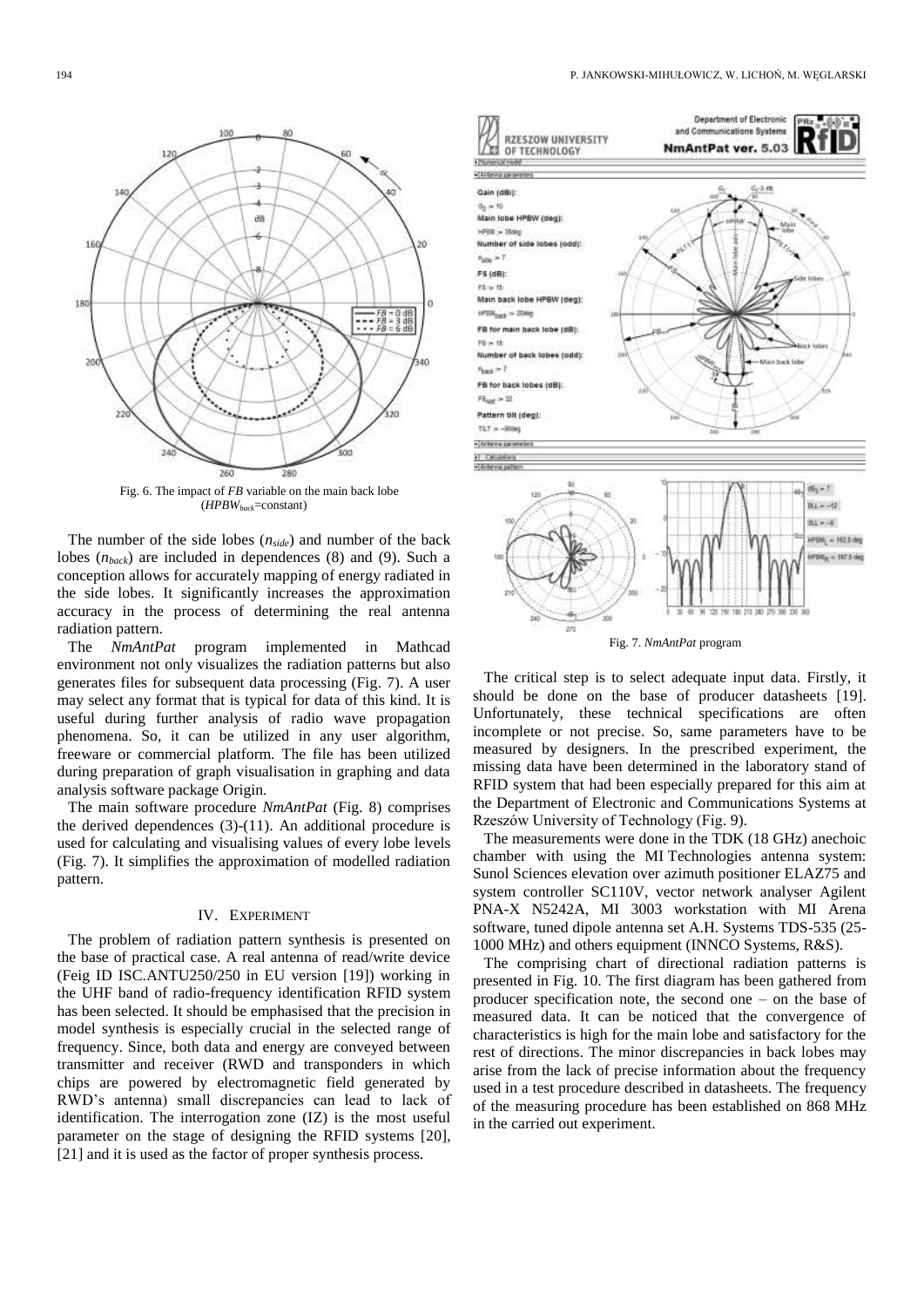## NUMERICAL MODEL OF DIRECTIONAL RADIATION PATTERN BASED ON PRIMARY ANTENNA PARAMETERS 195

NmAntPat(G<sub>0</sub>, HPBW, HPBW<sub>back</sub>, FS, FB, FB<sub>rest</sub>, n<sub>side</sub>, n<sub>back</sub>, ANG, TILT) :=

for ie 0.1, 0.2..500

TABLE I COMPARISON OF MAIN PARAMETERS OF GATHERED AND MEASURED RADIATION PATTERN FOR INVESTIGATED ANTENNA

| Parameter                               | Datasheet                               | Measurement                            |
|-----------------------------------------|-----------------------------------------|----------------------------------------|
| $G_0$<br><b>HPBW</b>                    | $7.4$ dBi<br>$60^{\circ}$               | 7.6 dBi<br>$58^\circ$                  |
| $n_{side}$<br>FS<br><b>HPBW</b><br>back | $\overline{c}$<br>12 dB<br>$45^{\circ}$ | $\overline{c}$<br>18dB<br>$45^{\circ}$ |
| FB                                      | 14.7 dB                                 | 11.6 dB                                |
| $n_{back}$                              | 3                                       | 3                                      |
| FB<br>rest                              | $23.7 \text{ dB}$                       | 16.3 dB                                |



Fig. 10. Diagram comparison of gathered and measured radiation pattern for investigated antenna



Fig. 11. Charts of radiation pattern determined on the base of producer specification notes





Fig. 9. Measurement test stand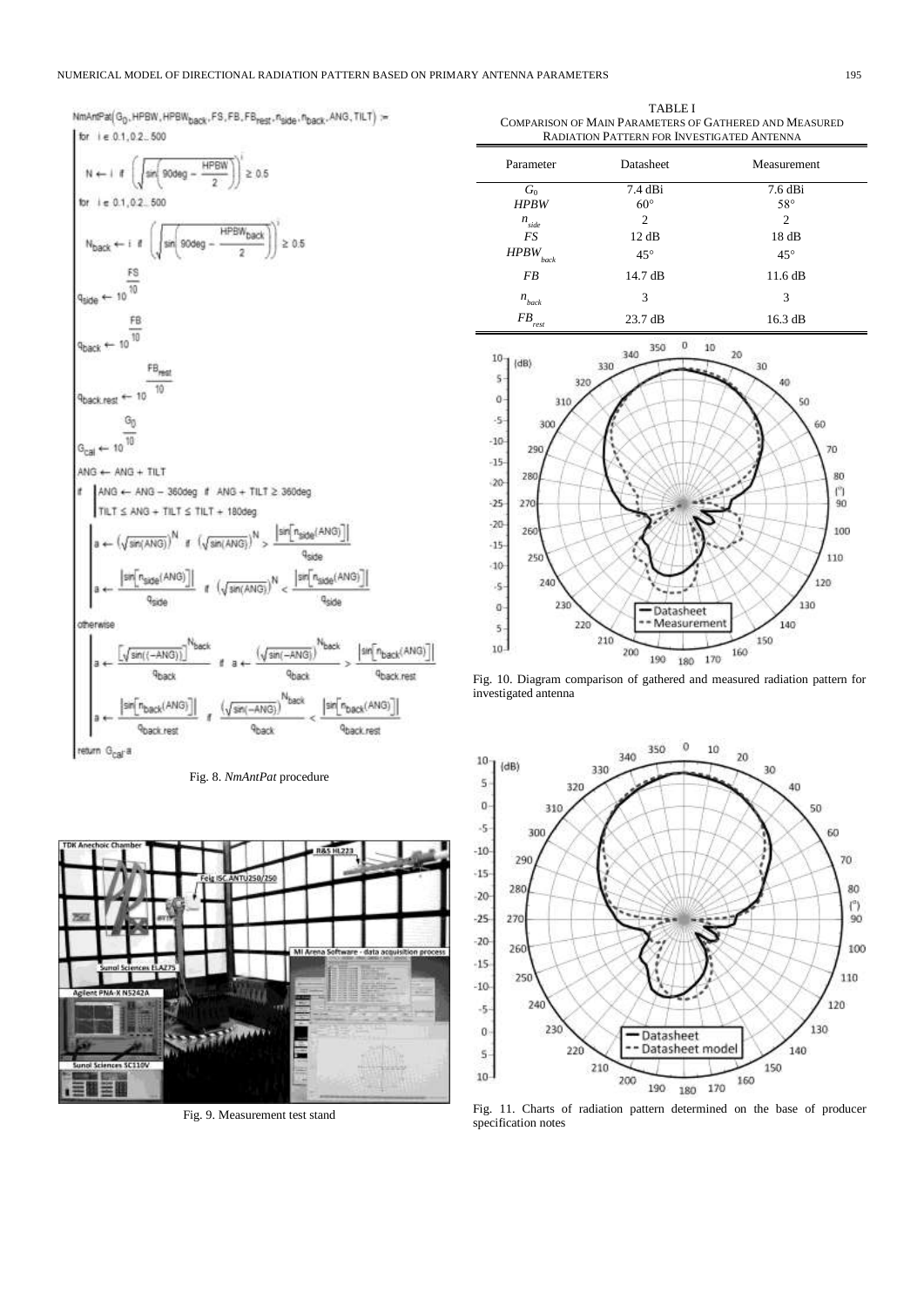

Fig. 12. Charts of radiation pattern determined on the base of research measurements

The comparison of main parameters of radiation pattern is presented in Table I. These values are used as input data for the numerical model of synthesis process applied to antenna under test. The elaborated program *NmAntPat* has been utilized in the experiment. So, the involved model has been evaluated on the base of both measured and gathered values of parameters. Its visualization is presented separately in Fig. 11 and Fig. 12 correspondingly.

The comparison of main parameters of radiation pattern is presented in Table I. These values are used as input data for the numerical model of synthesis process applied to antenna under test. The elaborated program *NmAntPat* has been utilized in the experiment. So, the involved model has been evaluated on the base of both measured and gathered values of parameters. Its visualization is presented separately in Fig. 11 and Fig. 12 correspondingly.

The both presented cases give satisfactory results and convergence of determined radiation pattern. It shows the practical utility of the developed model and software tools. The preparatory studies revealed vagueness of data specification notes published by manufacturers for their products. The lack of important parameter values makes a radio communication system synthesis (e.g. interrogation zone in RFID system) very difficult and shared information is not sufficient to reproduce the characteristics of the antenna. But, an accurate analysis of the specified radiation pattern can lead to determine missing input data for proper implementation of antennas in real environment.

# V. CONCLUSION

The developed algorithm and software tools greatly facilitate the efficient use of radiation pattern for designing any kind of radio communication systems. The values of parameters calculated by using elaborated method can be quickly adopted in sophisticated research on problems connected with synthesising radio propagation systems. The output files can be easily visualised in graphing and data analysis software or can be implemented into any analysis of radio wave propagation phenomenon in any algorithms and numerical calculation.

The comparison of radiation patterns that have been obtained on the base of measurements, producers' data specification notes and modelling results confirms the model correctness. From a practical point of view, the elaborated model has been presented on the example of real antenna applied in read/write devices working in UHF band of RFID system. Authors encountered the necessity to solve presented problems while they were synthesizing the interrogation zone in RFID systems. The process of entering specific points of the radiation pattern was extremely time-consuming, so the possibility to determine important parameters by computeraided analysis was very useful.

## **REFERENCES**

- [1] B. Lindmark, B. "Analysis of pattern null-fill in linear arrays," in Proc. of the 7th European Conference Antennas and Propagation (EuCAP), Gothenburg (Sweden), 2013, p. 1457–1461.
- [2] S. Choudhari, K. P. Ray and S. Kulkarni, "Design and development of 4 element linear microstrip patch antenna array with null steering by phase control," in Proc. of the International Conference Sustainable Energy and Intelligent Systems (SEISCON), Chennai (India), DOI: 10.1049/cp.2011.0441, 2011, p. 645–649.
- [3] J. Adam, L. Klinkenbusch, H. Mextorf and R. H. Knochel, "Numerical multipole analysis of ultrawideband antennas," IEEE Transactions on Antennas and Propagation, DOI: 10.1109/TAP.2010.2078448, vol. 58, no. 12, p. 3847–3855, 2010.
- [4] J. Gomez-Tornero, A. Martinez-Ros and R. Verdu-Monedero, "FFT synthesis of radiation patterns with wide nulls using tapered leakywave antennas," IEEE Antennas and Wireless Propagation Letters, DOI: 10.1109/LAWP.2010.2051314, vol. 9, pp. 518–521, 2010.
- [5] K. Yang, Z. Zhao and Q. H. Liu, "Fast pencil beam pattern synthesis of large unequally spaced antenna arrays," IEEE Transactions on Antennas and Propagation, DOI: 10.1109/TAP.2012.2220319, vol. 61, no. 2, pp. 627–634, 2013.
- [6] F. Ares-Pena and J. A. Rodriguez-Gonzalez, "Antenna array pattern synthesis for space communication applications," In Proc. of the IEEE Antennas and Propagation Society International Symposium (APS/URSI), Toronto (Canada), DOI: 10.1109/APS.2010.5561769, 2010, pp. 1–4.
- [7] M. D. Migliore, "MIMO antennas explained using the Woodward-Lawson synthesis method," IEEE Antennas and Propagation Magazine, DOI: 10.1109/MAP.2007.4395337, vol. 49, no. 5, pp. 175–182, 2007.
- [8] J. -S. Jang, N. -H. Kang, Y. W. Koo and J. -K. Ha, "Planar array antenna design with beam shaping for ETCS-RSE," In Proc. of the Asia-Pacific Microwave Conference Proceedings (APMC), Seoul (Korea), DOI: 10.1109/APMC.2013.6695064, 2013, pp. 1185–1187.
- [9] N. H. Noordin, A. T. Erdogan, T. Arslan and B. Flynn, "Low side lobe level synthesis for linear faceted adaptive antenna arrays," In Proc. of the Loughborough Antennas and Propagation Conference (LAPC), Loughborough (UK), DOI: 10.1109/LAPC.2012.6402989, 2012, pp. 1–5.
- [10] A. Falahati, M. Naghshvarian Jahromi and R. M. Edwards, "Wideband fan-beam low-sidelobe array antenna using grounded reflector for DECT, 3G, and ultra-wideband wireless applications," IEEE Transactions on Antennas and Propagation, DOI: 10.1109/TAP.2012.2226224, vol. 61, no. 2, pp. 700– 706, 2013.
- [11] J. A. Rodriguez-Gonzalez, J. Fondevila-Gomez and F. Ares, "Rapid method for obtaining footprint patterns for very large antenna arrays," Electronic Letters, DOI: 10.1049/el:20082918, vol. 44, no. 4, pp. 264– 265, 2008.
- [12] H.Kanj, P. Lusina, S. M. Ali and F. Kohandani, "A 3D-to-2D transform algorithm for imcorporating 3D antenna radiation pattern in SCM," IEEE Antennas and Wireless Propagation Letters, DOI: 10.1109/LAWP.2009.2026301, vol. 8, pp. 815–818, 2009.
- [13] ETSI, Universal Mobile Telecommunications System (UMTS); Spatial channel model for Multiple Input Multiple Output (MIMO) simulations. 3GPP TR 25.996, ver. 11.0.0, Release 11, 2012.